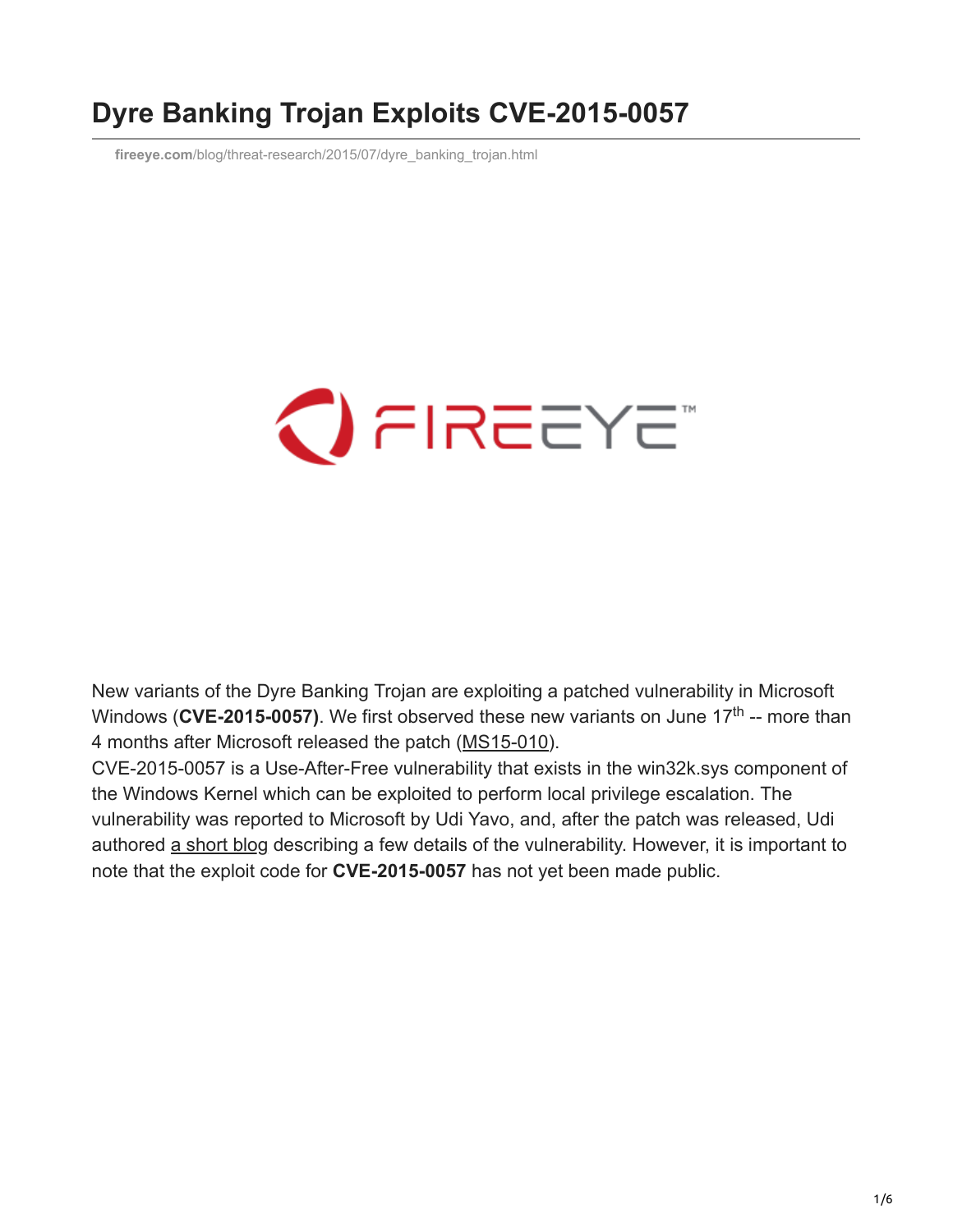

In addition to this, these new variants of Dyre also include an exploit for **CVE-2013-3660** as a fallback in case the system is patched for CVE-2015-0057.

#### **Initial Validation**

Initally, the malware first checks its privilege level. If it already has administrator rights, it decrypts the embedded resource **FILE1** using a single byte XOR decryption. The decrypted binary is then written to the file system and executed.

If the malware does not have administrator rights, it proceeds to perform the following sequence:

1. If the NT version is 5.x (Windows XP/Windows 2000/Windows 2003), it scans the following registry paths for the pattern "3036220":

SOFTWARE\Microsoft\Updates\Windows XP\SP0

SOFTWARE\Microsoft\Updates\Windows XP\SP10

SOFTWARE\Microsoft\Updates\Windows XP\SP3

SOFTWARE\Microsoft\Updates\Windows XP\SP4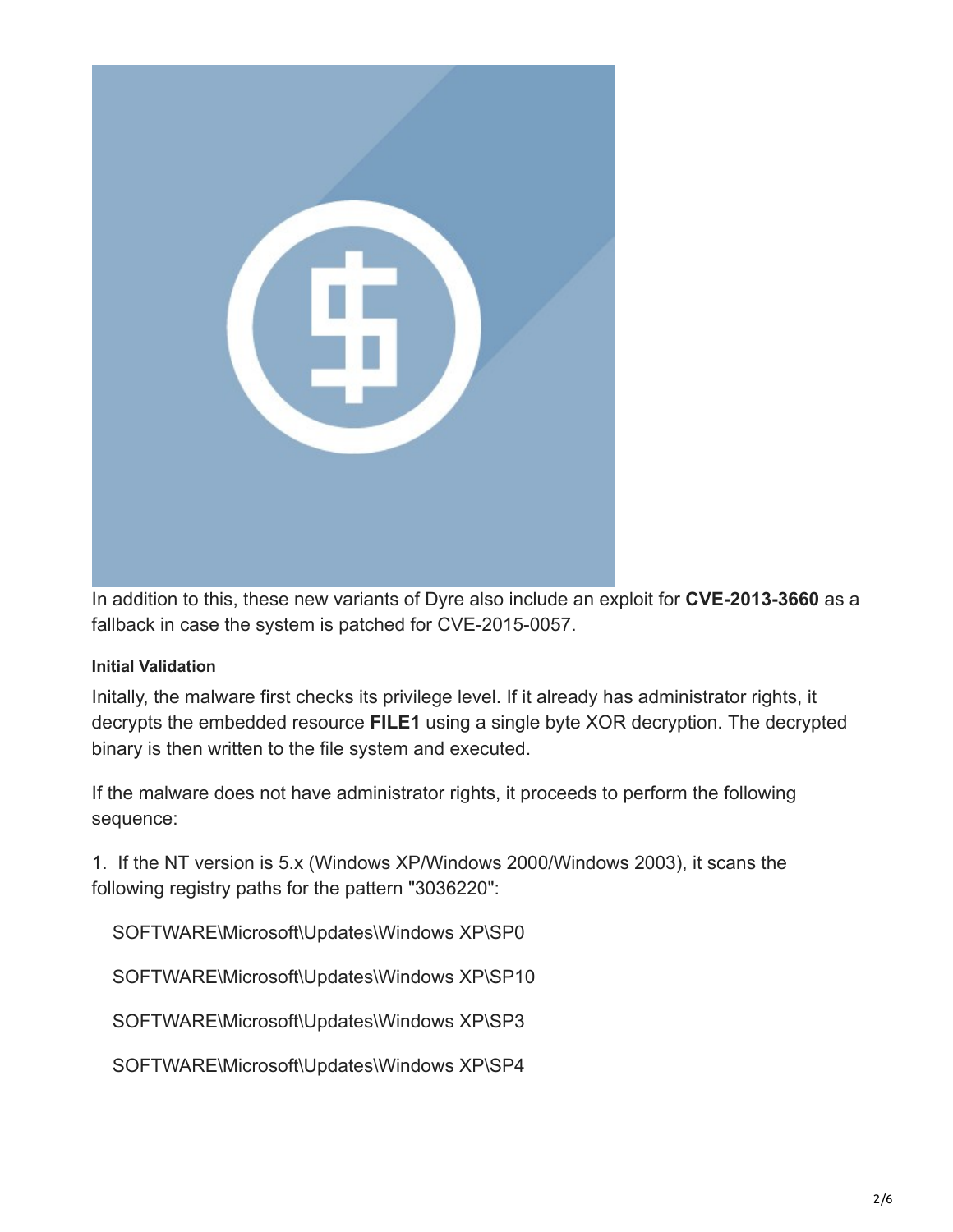This pattern is used to detect if the Microsoft Update (KB3036220 or MS-15-010) is installed and thus CVE-2015-0057 is patched. In this case, Dyre checks if CVE-2013-3660 is patched as well by scanning the registry for the pattern: "KB2850851" which corresponds to the security update for CVE-2013-3660. It looks for this pattern in the same registry paths as mentioned above. If it is not patched, then the exploit code corresponding to CVE-2013-3660 is used for escalation of privileges.

2. If the NT version is 6.0 or 6.1 (Windows Vista/Windows 7/Windows Server 2008), then it proceeds to scan the following path in the registry for the pattern "3036220":

SOFTWARE\Microsoft\Windows\CurrentVersion\Component Based Servicing\Packages.

Now, let us discuss in depth how this binary exploits the vulnerability from CVE-2015-0057.

#### **Exploitation of CVE-2015-0057**

The main vulnerability is in the function: win32k!xxxEnableWndSBArrows which is used to manage the Window scroll bars. The vulnerable code in xxxEnableWndSBArrows modifies the cEntries field of a previously allocated tagPROPLIST structure which is used by the exploit to modify other critical data structures.

Below are the steps used by Dyre to exploit the use-after-free vulnerability present in win32k!xxxEnableWndSBArrows:

1. Allocate large numbers of contiguous kernel memory by calling the routine win32k!CreateProp (to create tagPROPLIST structure of a particular size).

2. Free some tagPROPLIST structures selectively, to create memory holes for the vulnerable structure to fall into.

3. Allocate SBINFO structure by calling the routine win32k! InitPwSB. tagPROPLIST size can be controlled from user mode.

An attacker would set the size of allocated tagPROPLIST to the size of SBINFO. After calling InitPwSB, an SBINFO structure will fall into one of the holes in memory created in step 2.

4. Within the function, win32k!xxxEnableWndSBArrows, the routine xxxDrawScrollBar initiates a user mode callback.

a) In the process of the user mode callback (USER32! ClientLoadLibrary), the attacker destroys the window, which frees a block of memory.

 b) Before returning to xxxEnableWndSBArrows (in kernel mode), the attacker will invoke win32k!NtUserSetProp (in user mode). This action will occupy the kernel memory previously freed with a new tagPROPLIST structure, replacing the previously allocated SBINFO structure.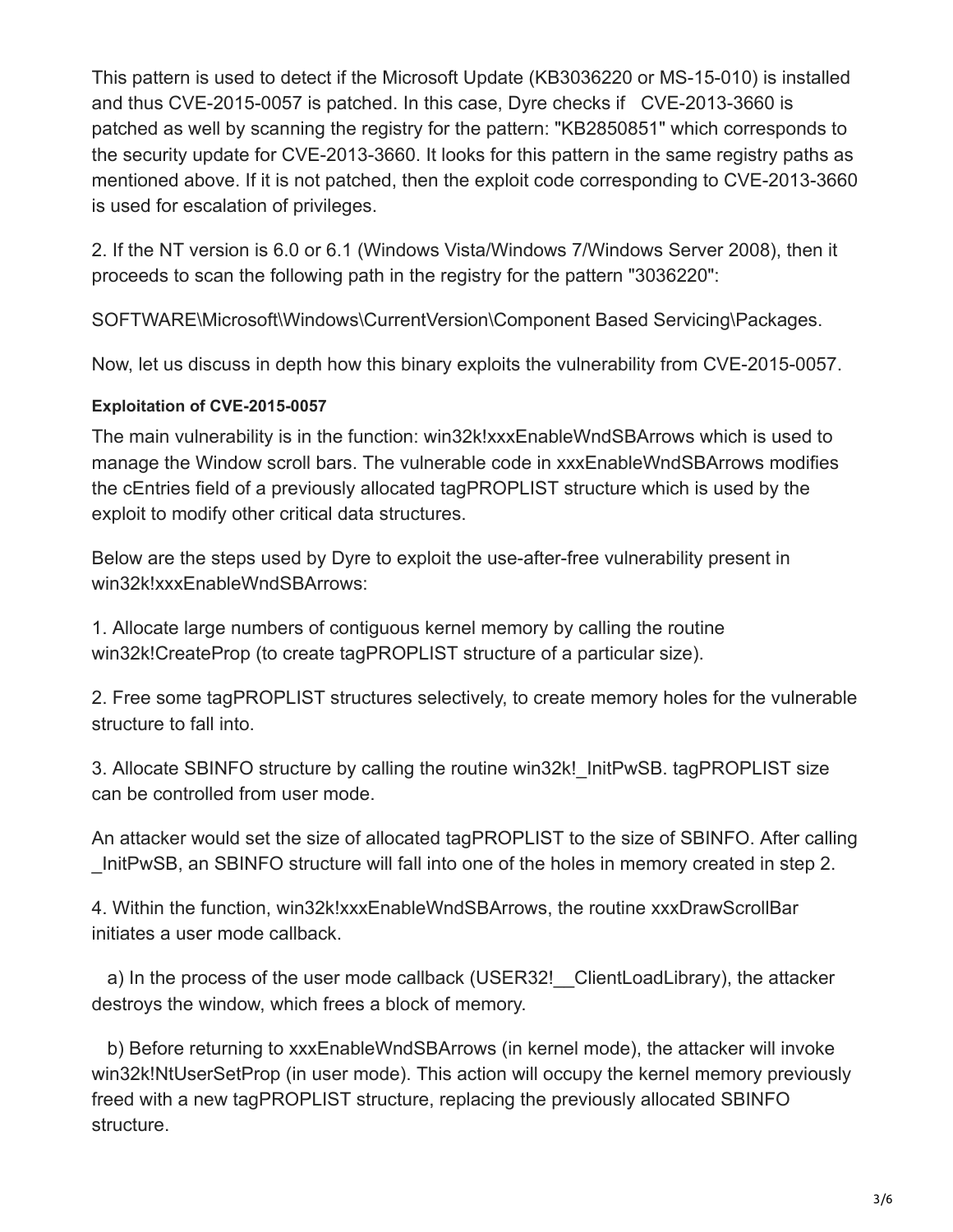5. When the user mode callback returns to the kernel, the routine win32k!xxxEnableWndSBArrows will cause a modification (OR Instruction) of the tagPROPLIST.cEntries field. This will increase the size of the tagPROPLIST.aprop array. The main vulnerability is present here which is used by the exploit in the next steps.

Figure 1 shows the modification of cEntries field of tagPROPLIST structure in win32k!xxxEnableWndSBArrows:

| Command - Kernel 'com:pipe.port=\\.\pipe\com_1,baud=115200,reconnect' - WinDbg:6.3.9600.16384 AMD64 |                         |
|-----------------------------------------------------------------------------------------------------|-------------------------|
| $1: kd r$                                                                                           |                         |
| eax=0000000c ebx=0000800a ecx=00000001 edx=00000001 esi=bc65ae98 edi=bc6665e0                       |                         |
| eip=bf8d12b0 esp=f5968d18 ebp=f5968d2c iopl=0                                                       | nv up ei pl nz na pe nc |
| cs=0008 ss=0010 ds=0023 es=0023 fs=0030 gs=0000                                                     | ef1=00000206            |
| win32k!xxxEnableWndSBArrows+Oxe2:                                                                   |                         |
| bf8d12b0 0906<br>or dword ptr [esi], eax ds:0023:bc65ae98=000000004                                 |                         |
| 1: kd> dd bc65ae90 tagPROFLIST object                                                               |                         |
| bc65ae90 00060006 00080100 00000004 00000004                                                        |                         |
| bc65aea0 00376e38 0000a918 00000000 00002f00                                                        |                         |
|                                                                                                     |                         |
| ho65aec0 000000006 00000100 00000004 000000004 tacPROPLIST object                                   |                         |
| bc65aed0 000babb58 0000a918 00000000 0000262d                                                       |                         |
| bc65aee0 000000000 0000362d 00000000 0000462d                                                       |                         |
| bc65aef0 00060006 00080100 00000004 00000004                                                        |                         |
| bc65af00 00babfd0 0000a918 00000000 0000262e                                                        |                         |
| 1: kd> kb                                                                                           |                         |
| ChildEBP RetAddr Args to Child                                                                      |                         |
| f5968d2c bf91140e 00000003 00000003 00000003 win32kfxxxEnableWndSBArrows+0xe2                       |                         |
| f5968d50 8054160c 00030284 00000003 00000003 win32k!NtUserEnableScrollBar+0x69                      |                         |
| FS968d50 7-92eb94 00030284 00000003 00000003 ntlKiFastCallEntry+0xfc                                |                         |
| 0012fe5c 77d6c6ee Sadeb71f 00030284 00000003 ntdll!RiFastSystemCallRet                              |                         |
| 0012fe7c 77d67c01 00030284 00000003 00000003 USER32 NtUserEnableScrollBar+0xc                       |                         |
| 0012febc 00406ef1 00030284 00000003 00000003 USER32!EnableScrollBar+0x54                            |                         |
|                                                                                                     |                         |
| 0012ffh0 00405h26 00418128                                                                          |                         |
|                                                                                                     |                         |

Figure 1: Modification of tagPROPLIST.cEntries field

6. Using this corrupted tagPROPLIST object, an attacker is able to achieve arbitrary relative memory writes. This primitive enables the exploit to overwrite a value within a critical GDI object.

7. Lastly, the attacker calls a function in win32k.sys which uses the above corrupted GDI object and this results in arbitrary memory write of absolute addresses.

8. The attacker is then able to modify a kernel function pointer to point to his shellcode buffer in user mode, leading to escalation of privileges.

Figure 2 summarizes the use-after-free memory overwrite and the sequence of arbitrary memory writes:

|                                |          |                                                  |           |          | Command - Kernel 'com:pipe,port=\\.\pipe\com_1,baud=115200,reconnect' - WinDbg:6.3.9600.16384 AMD64 |
|--------------------------------|----------|--------------------------------------------------|-----------|----------|-----------------------------------------------------------------------------------------------------|
| 1: kd> dd bc65ae90 Pool Header |          |                                                  |           |          |                                                                                                     |
| bc65ae90                       |          | 00060006 00080100 0000000c 00000006              |           |          | tagPROPLIST object                                                                                  |
| bc65aea0                       |          | 00376e38 0000a918 00000000 00002 <del>1</del> 90 |           |          |                                                                                                     |
| bc65aeb0                       |          | 00000000 00003f00 44444444 00004f00              |           |          |                                                                                                     |
| bc65aec0                       |          | 00060006 00000100 00000000cL0000000b             |           |          | tagPROPLIST object                                                                                  |
| bc65aed0                       |          | 00000000 00000000 00000000 0000262d              |           |          | tagPROPLIST.cEntries                                                                                |
| bc65aee0                       |          | 00000000 0000362d 00000000                       |           | 0000462d | 2nd overwrite                                                                                       |
| be65aef0                       | 0006000c | 00080100 006a00c5                                |           | 00000000 |                                                                                                     |
| bc65af00                       | 00000000 | 81815a38 bc65aef8                                |           | 00000001 |                                                                                                     |
| bc65af10                       | 00000000 | 00000000                                         | fffffffff | 0002c021 |                                                                                                     |
| bc65af20                       |          | 00000000 00000000 00000000                       |           |          | tagMENU rgitems                                                                                     |
| bc65af30                       |          | 00000000 00000000                                | 00000000  | 00000000 | overwrite                                                                                           |
| bc65a640                       | 00000000 | 00000000                                         | 00000000  | 000000   |                                                                                                     |
| bc65af50                       |          |                                                  | bes 301   | bc659d28 |                                                                                                     |
| bc65a160                       | 00000000 | 00000000                                         | 00000000  | 00002630 |                                                                                                     |
| $b$ c65af70                    | 00000000 | 0003630                                          | 00000000  | 00004630 |                                                                                                     |
| bc65af80                       | 00060006 | 00080100                                         | 00000004  | 00000004 |                                                                                                     |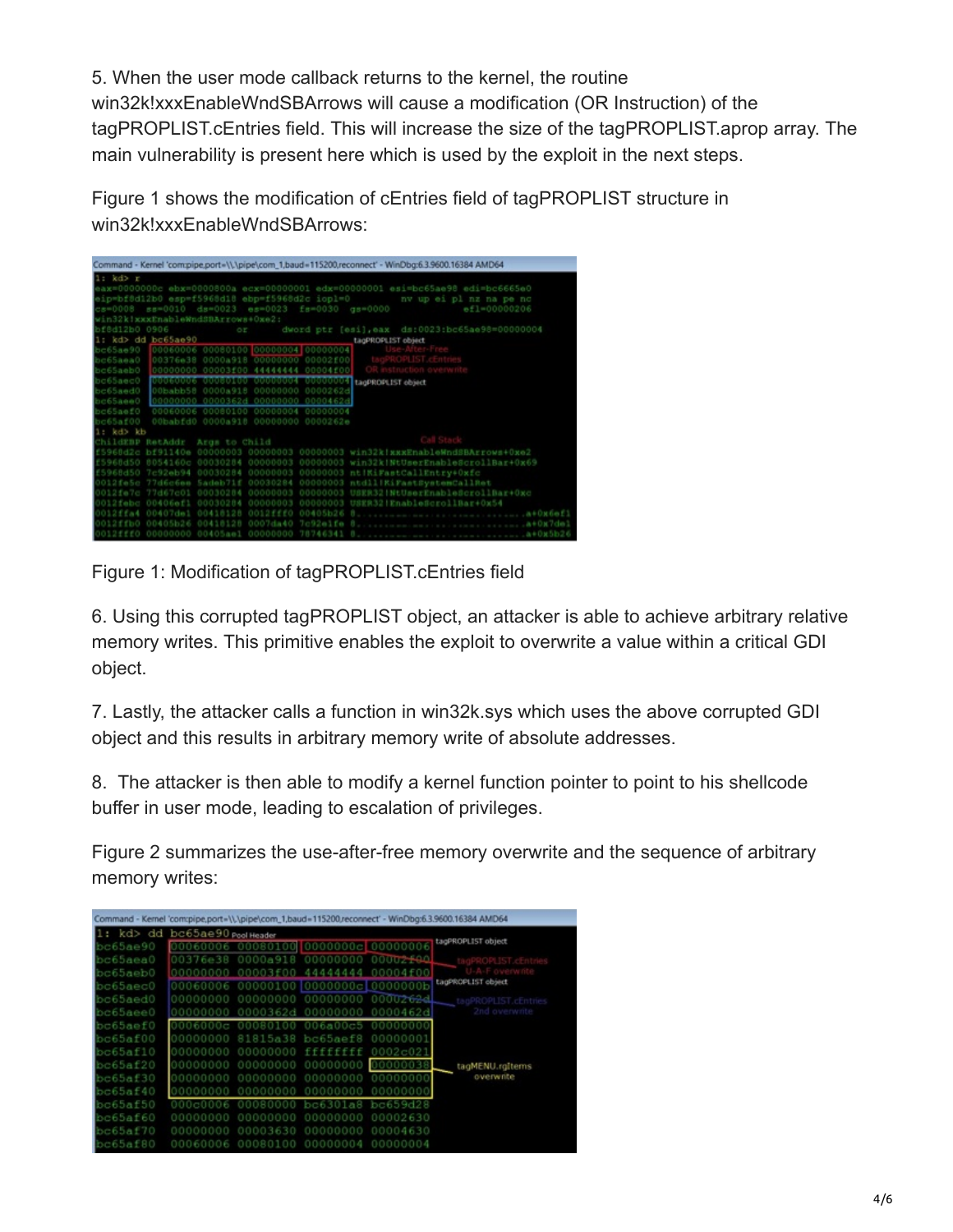Figure 2: Sequence of Arbitrary Memory Writes

The technique used to redirect control flow to user mode shellcode and escalate the privileges is as follows:

1. HalDispatchTable+0x4 will be overwritten by the exploit as mentioned in step 7 above.

Figure 3 shows the exact point when HalDispatchTable+0x4 is overwritten with the address of user mode shellcode.

|                                                                                                                                                                                                                                                           |                                                      |                                                                      | Disassembly - Kernel 'com:pipe.port=\\.\pipe\com_1,baud=115200,reconnect' - WinDbg:6.3.9600.16384 AMD64                                                                                                                                                                      |  |  |  |
|-----------------------------------------------------------------------------------------------------------------------------------------------------------------------------------------------------------------------------------------------------------|------------------------------------------------------|----------------------------------------------------------------------|------------------------------------------------------------------------------------------------------------------------------------------------------------------------------------------------------------------------------------------------------------------------------|--|--|--|
| Offset: @Sscopeip                                                                                                                                                                                                                                         |                                                      |                                                                      |                                                                                                                                                                                                                                                                              |  |  |  |
| 4 F D<br>7406<br>ミドワ                                                                                                                                                                                                                                      | 0f85a8000000<br>£6460402<br>854610<br>etttt<br>60401 | <b>SEC</b><br>test<br>5e<br>aov<br>BOV<br>test<br><b>JDE</b><br>test | win32k!wxxSetLPITEMInfo+0xee (bf837594)<br>byte ptr [esi+4]<br>win32k xxxSetLPITEMInfo+0x129 (bf8374f8)<br>eax dword ptr [esi+10h]<br>dword ptr [ebx48] eax<br>ds:0023:f5674ce4=02<br>bute ptr [esi+4] 20h<br>win32k WxxSetLPITEMInfo+0x12f (bf837323)<br>byte ptr [esi+4].] |  |  |  |
| 506<br>7420                                                                                                                                                                                                                                               |                                                      | je.                                                                  | win32k   xxxSetLPITEMInfo+0x15c (bf837528)                                                                                                                                                                                                                                   |  |  |  |
| 7508<br>844<br>bf83750b 8320f4                                                                                                                                                                                                                            | 304                                                  | les<br>and                                                           | eax. [ebx+4]<br>dword ptr [eag] OFFFFFFF6h                                                                                                                                                                                                                                   |  |  |  |
| Command - Kernel 'com:pipe.port=\\.\pipe\com_1,baud=115200,reconnect' - WinDbg:6.3.9600.16384 AMD64<br>kd> dd ntiHaiDispatchTable+4<br>00405<br>4d03c<br>00000000<br>80571448<br>d06e<br>4d07c<br>4d08c<br>4d09c<br>806eb5ae<br>806e7108<br>D0405e46<br>u |                                                      |                                                                      |                                                                                                                                                                                                                                                                              |  |  |  |
| $-46$                                                                                                                                                                                                                                                     | dd7af6730730b167c59ca96a+0x5e46                      | push                                                                 | ebp                                                                                                                                                                                                                                                                          |  |  |  |
|                                                                                                                                                                                                                                                           | <b>Blower</b>                                        | nov                                                                  | ebp.esp                                                                                                                                                                                                                                                                      |  |  |  |
|                                                                                                                                                                                                                                                           |                                                      | push                                                                 | ecx                                                                                                                                                                                                                                                                          |  |  |  |
|                                                                                                                                                                                                                                                           | 8365fc00                                             | push<br>and                                                          | ecx<br>dword ptr [ebp-4].0                                                                                                                                                                                                                                                   |  |  |  |
|                                                                                                                                                                                                                                                           | B365f800                                             | and                                                                  | $[ebo-8]$ . $0$<br>dword ptr                                                                                                                                                                                                                                                 |  |  |  |
| 1405e53                                                                                                                                                                                                                                                   |                                                      | push                                                                 | es:                                                                                                                                                                                                                                                                          |  |  |  |
| 00405e54 57                                                                                                                                                                                                                                               |                                                      | push                                                                 | edi                                                                                                                                                                                                                                                                          |  |  |  |

Figure 3: HalDispatchTable+0x4 Overwrite and User Mode Shellcode

2. From user mode, it calls the API, ZwQueryIntervalProfile. In kernel mode, this transfers control to HalDispatchTable+x04. Since the value at this location is overwritten with user mode shellcode, the control is transferred to privilege escalation shellcode.

This shellcode uses the standard method of copying the token field of the EPROCESS structure of the SYSTEM process and storing it in the EPROCESS structure of the target process. The following steps describe this technique:

1. Call PsLookupProcessByProcessId to get the pointer to EPROCESS structures of both victim process and SYSTEM process.

2. Call PsReferencePrimaryToken to get the token of both the processes.

3. Iterate over the EPROCESS structure of victim process to find the offset where token is stored.

4. Store the SYSTEM process token at that offset to escalate its privileges.